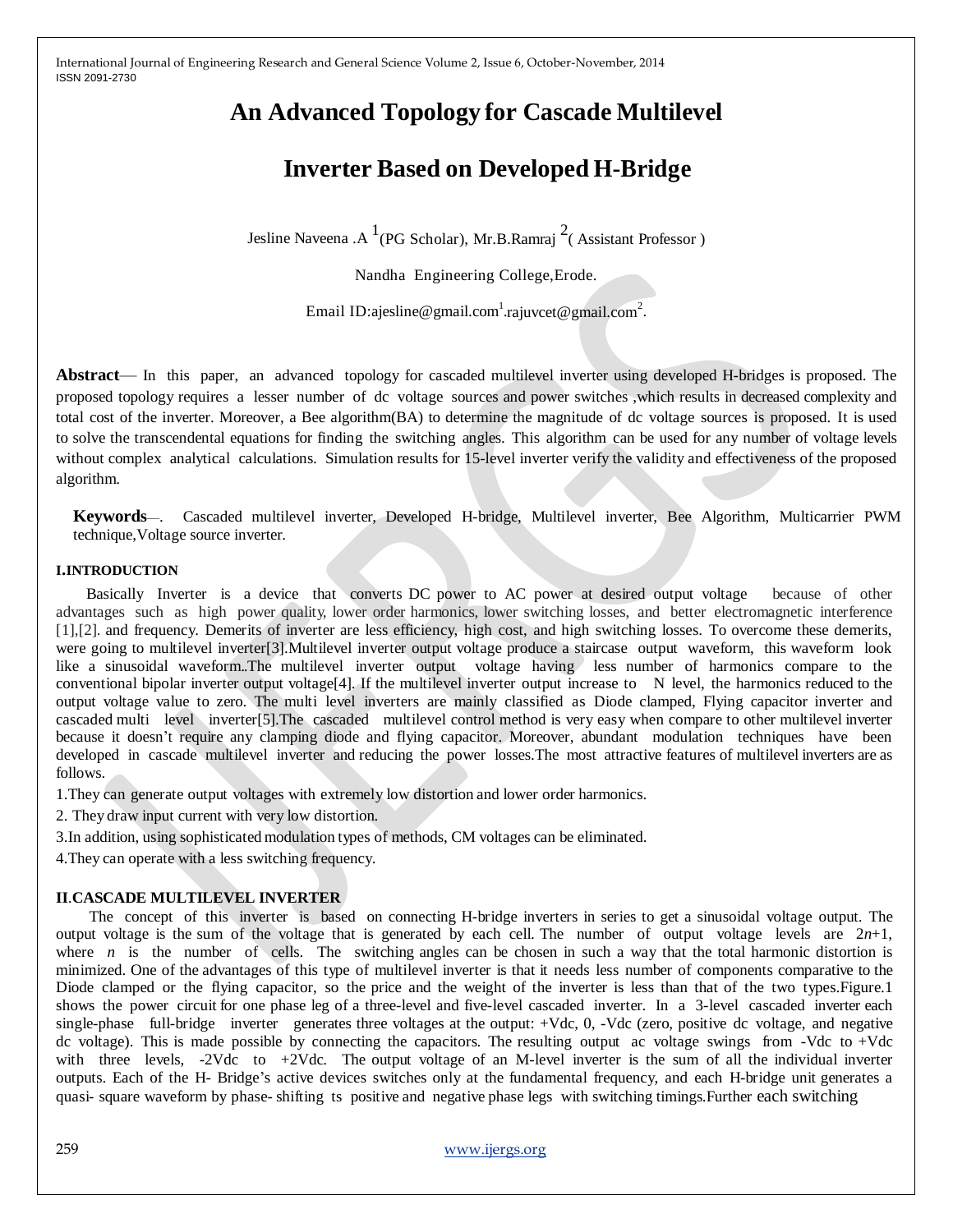

 **Figure.1. Single Phase Structures Of Cascaded Inverter (A)3-Level,(B)5-Level**

device always conducts for 180˚ (or 1/2 cycle)regardless of the pulse width of the quasi-square wave so that this switching method results in equalizing the current stress in each active device. This topology of inverter is suitable for high voltage and high power inversion because of its ability of synthesize waveforms with better harmonic spectrum and low switching frequency. Considering the simplicity of the circuit and advantages, Cascaded H-bridge topology is chosen for the presented work. A multilevel inverter has four main advantages over the conventional bipolar inverter. First, the voltage stress on each switch is decreased due to series connection of the switches.The major advantage of this topology and its algorithms is related to its ability to generate a considerable number of output voltage levels by using a low number of dc voltage sources and power switches but the high variety in the magnitude of dc voltage sources is their most remarkable disadvantage



 **Fig. 2.Proposed seven level inverters (a).First proposed topology,(b). Second proposed topology**



# **OUTPUT VOLTAGES OF THE PROPOSED SEVEN- LEVEL INVERTERS**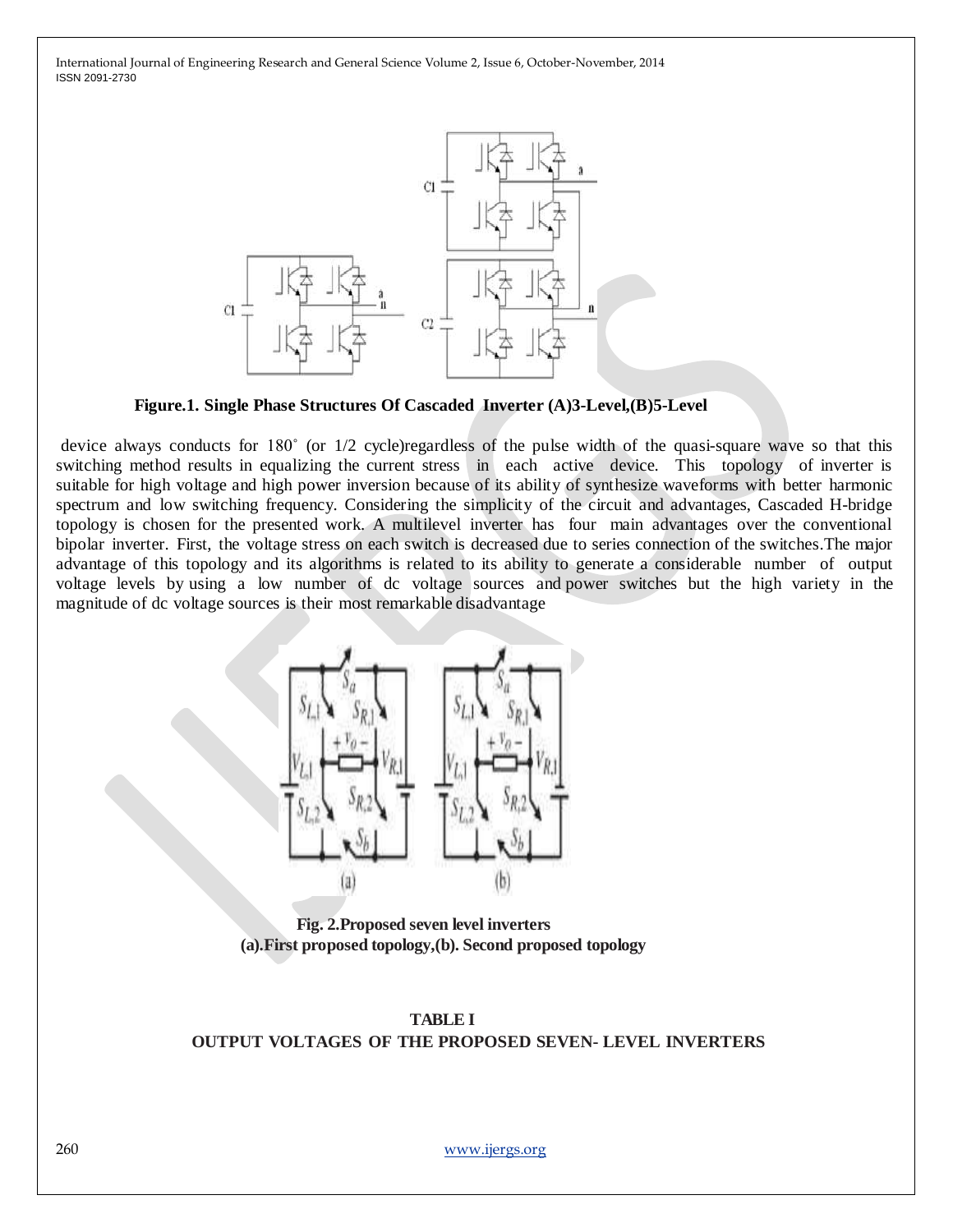International Journal of Engineering Research and General Science Volume 2, Issue 6, October-November, 2014 ISSN 2091-2730

| No.            | $S_{L,1}$        | $S_{L,2}$        | $S_{R,1}$        | $S_{R,2}$   | $S_{\alpha}$ | $S_b$            |                    | $v_{\rho}$ (Fig. 1(a)) $v_{\rho}$ (Fig. 1(b))                       |
|----------------|------------------|------------------|------------------|-------------|--------------|------------------|--------------------|---------------------------------------------------------------------|
| $\mathbf{I}$   | $\mathbf{I}$     | $\boldsymbol{0}$ | $\boldsymbol{0}$ |             | 0            |                  | $V_{L,1}$          | $V_{L,1}$                                                           |
| $\overline{2}$ | í.               | $\overline{0}$   | $\boldsymbol{0}$ |             |              | 0                | $V_{R,\mathrm{l}}$ | $-V_{R,l}$                                                          |
| 3              | L                | $\boldsymbol{0}$ |                  | 0           | 0            |                  | $V_{L,1}-V_{R,1}$  | $V_{L,1} + V_{R,1}$                                                 |
| 4              |                  | 0                |                  | 0           |              | 0                | $\theta$           |                                                                     |
|                | $\theta$         |                  | 0                |             | 0            |                  |                    | $\theta$                                                            |
| 5              | $\emptyset$      | L                | 45               | $\theta$    | ŀ            | $\theta$         | $-V_{L,1}$         | $-V_{L,1}$                                                          |
| 6              | $\boldsymbol{0}$ |                  |                  | $\emptyset$ | $\emptyset$  |                  | $V_{R,\rm I}$      | $V_{R,1}$                                                           |
| $\overline{7}$ | $\boldsymbol{0}$ |                  | $\theta$         |             |              | $\boldsymbol{0}$ |                    | $-\langle V_{L,1}-V_{R,1}\rangle$ $-\langle V_{L,1}+V_{R,1}\rangle$ |

 In this paper, in order to increase the number of output voltage levels and reduce the number of power switches, driver circuits, and the total cost of the inverter, a new topology of cascaded multilevel inverters is proposed[2],[4],[7] and [8].Then, to determine the magnitude of the dc voltage sources, a new algorithm is proposed. Moreover, the proposed topology is compared with other topologies from different points of view such as the number of IGBTs, number of dc voltage sources, the variety of the values of the dc voltage sources, and the value of the blocking voltages per switch. Finally, the performance of the proposed topology in generating all voltage levels through a 15-level inverter is confirmed by simulation using power system computer aided design (PSCAD) software.

### **III. ADVANCED TOPOLOGY**

 It can be obtained by adding two unidirectional power switches and one dc voltage source to the H- bridge inverter structure. In other words, the proposed inverters are comprised of six unidirectional power switches (*<sup>S</sup> <sup>a</sup>*, *<sup>S</sup> <sup>b</sup>*, *<sup>S</sup> L,*1, *<sup>S</sup> L,*2, *<sup>S</sup> R,*1, and *<sup>S</sup> R,*2) and two dc voltage sources (*VL,*1and *VR,*1).Inthis paper, these topologies are called the developed <sup>H</sup> bridge. As shown in Fig. 2,the simultaneous turn on of *SL,*<sup>1</sup> and *<sup>S</sup> L,*<sup>2</sup> (or *SR,*<sup>1</sup> and *SR,*2)causes the voltage sources to short circuit in that Figure2.Then the simultaneously turned on to mentioned switches must be avoided. In addition, *S a* and the *S b* should not turn on. The difference in the topologies illustrated in Fig.1 is in the connection of the dc voltage sources polarity. Table I shows the output voltages of the proposed inverters for different states of the switches. Therefore, the values of dc voltage sources should be different to generate more voltage levels without increasing the number of switches and dc volt age sources.

 An advanced topology, the number of output voltage levels (N step), number of switches (N switch), number of dc voltage sources (N source), and the maximum magnitude of the generated voltage are calculated as follows, respectively:

| N step = $2^{2n+1}$ – 1 | (1) |
|-------------------------|-----|
| N switch $= 4n + 2$     | (2) |
| N source $= 2n$         | (3) |

#### **IV.BEE ALGORITHM**

 The Bee algorithm is an optimization algorithm based on the natural foraging behaviour of honeybees to find the optimal solution[6]. A bee colony consists of three kinds of bees: employed bees on-looker bees, and scout bees. Employed bees carry information about place and amount of nectar in a particular food source. They transfer that form information to on-looker bees with dance in that of hive. The time of dance determines the amount of nectar in a food source An on-looker chooses a food source based on the amount of nectar in a food source A good food source attracts more on-looker bees to itself. Scout bees seek in search space and find new food sources. Scout bees control the exploring process, considered as possible solutions to a problem[5].The food source is a *D*- dimensional vector, where *D* is while employed and on-looker bees play an exploiting role. In this algorithm, food sources are the number of optimization variables.The amount of nectar in a food source determines the value of fitness.The basic flowchart of BA is shown in Fig. 3.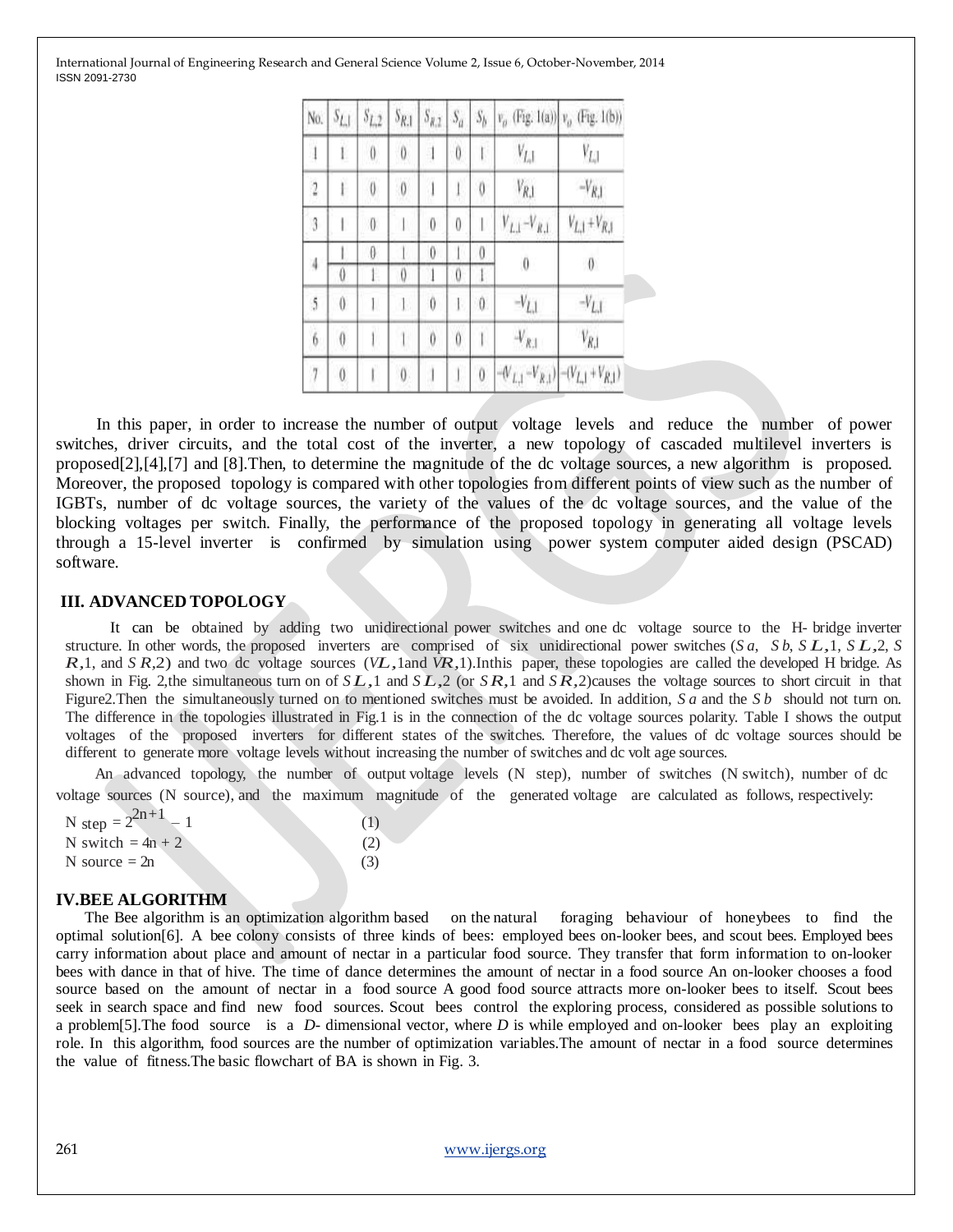

 **Fig.3.Basic Flowchart of BA**

 In step 1, random initial food sources are generated. The number of initial food sources is half of the bee colony. In step 2, employed bees are sent to the food sources to determine the amount of nectar and calculated to its fitness. For each food source, there is only one employed bee. So, the number of food sources is equal to the number of employed bees. In addition, the employed bees modify the solutions, saved in memory, by searching in the neighbourhood of its food source.The employed bees save the new solution if its fitness is better than the older one. Employed bees go back to the hive and share the solutions with the onlooker bees. In step 3, on-looker bees, which are another half of the colony, select the best food sources using a probability-based selection process. Food sources with more nectar attract more on-looker bees. On- looker bees are sent to the selected food sources. The on-looker bees improve the chosen solutions and calculate its fitness. Similar to employed bees, the on-looker bees save a new solution if its fitness is better than an older solution. In step 4, the food sources that are not improved for a number of iterations are abandoned. So, the employed bee is sent to find new food sources as a scout bee. The abandoned food source is replaced by the new food source. Finally, in step5, the best food source is memorized. The maximum number of iterations is set as a termination criterion which is checked at the end of iteration. If it is not met, the algorithm returns to step2 for the next iteration.

262 [www.ijergs.org](http://www.ijergs.org/)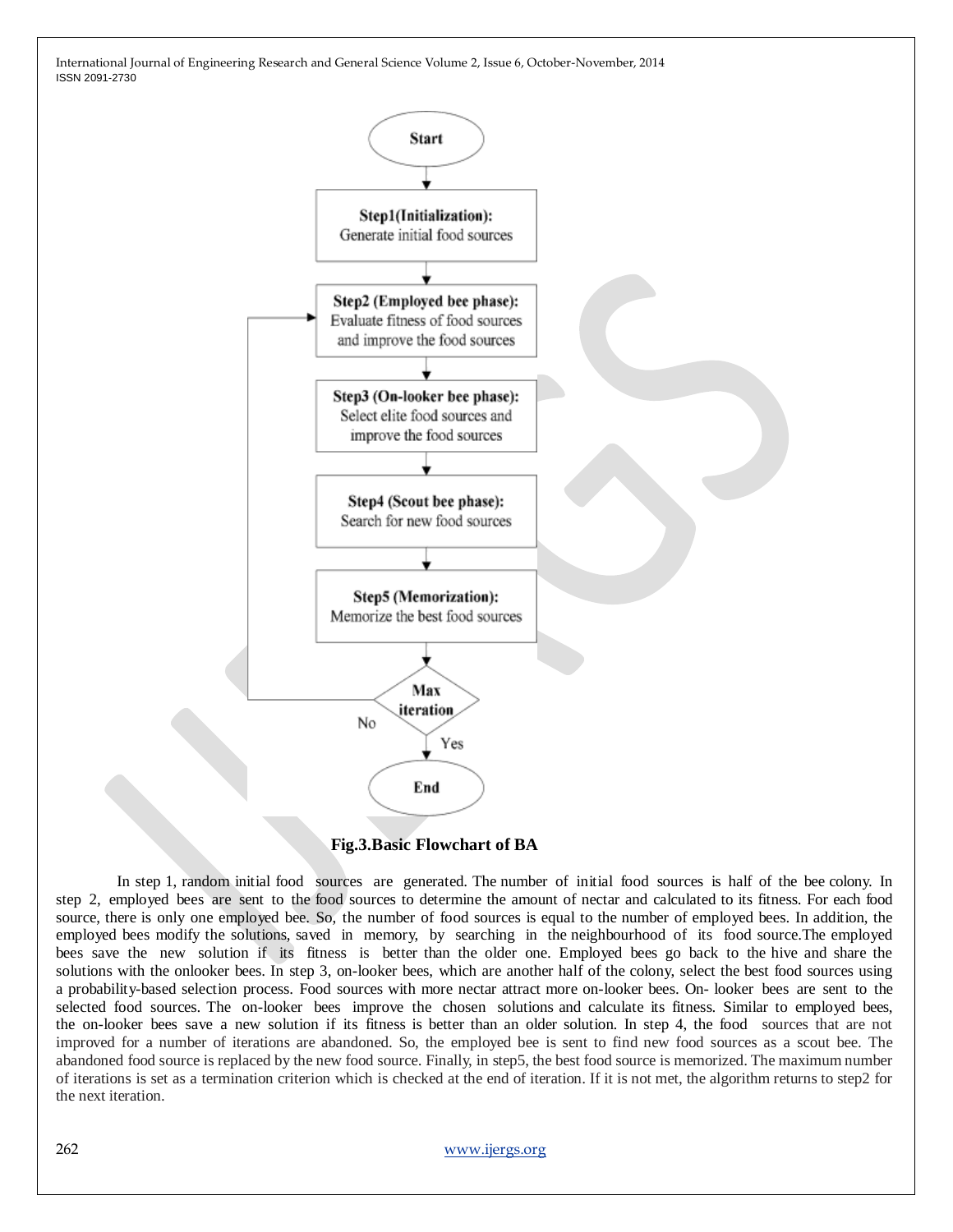# **V.ADVANCED ALGORITHM TO DETERMINE MAGNITUDES OF DC VOLTAGE SOURCES**

In this paper, the following algorithm is applie d to determine the magnitude of dc voltage sources. It is important to note that all voltage levels(even and odd) can be generated.

#### **A. Proposed Seven-Level Inverter**

The magnitudes of the dc voltage sources of the 7- level inverter shown in Fig.2(b) are determined as follows

 $V_{1} = V \text{d}c$  (4)  $VR, 1 = 2$ *Vdc.* (5)

Considering (5), (6) Table I, the proposed 7level inverter can generate  $0, \pm 1V, \pm 2V, \pm 3V$ dc at output voltage.

#### **B. Proposed 15-Level Inverter**

The magnitudes of the dc voltage sources of the proposed15level inverter are recommended as follows:

| $VL, 1 = Vdc$  | (6) |
|----------------|-----|
| $VR,1 = 2Vdc$  | (7) |
| $VL, 2 = 5Vdc$ | (8) |

The proposed inverter can generate all negative and positive voltage levels from 0 to 15*V*dc with steps of *V*dc.

## **C. Proposed General Multilevel Inverter**

The magnitudes of the dc voltage sources of the proposed general multilevel inverter can be obtained as follows:

*VL,j* =  $5^{j-1}$  *V*dc for *j* = 1, 2, 3, ..., *n* (9) *VR,j* = 2 ×  $5^{j-1}$  *V*dcfor *j* = 1, 2, 3, ..., . (10)

Considering (4) and (16), the values of *Vo*, max and Vblock, *n* of the proposed general multilevel inverter are as follows,respectively:

 $V_0$ , max =  $VL$ , *n* +  $VR$ , *n* = 3 ×  $5^{n-1}$   $Vdc$  (11)  $\text{Vblock}, n = 4(\text{VL}, n + \text{VR}, n) = 12(5^{n-1})\text{Vdc}$  (12)

## **VI. SIMULATION RESULTS**

 In order to verify the correct performance of the proposed multilevel inverter in generating all output voltage levels (even and odd), a 15 level inverter based on the topology shown in Fig.2.It has been used for the simulation and Table I shows the switching states of the 15-level inverter. The simulation is done by using PSCAD software. The simulated output voltage and current waveforms are shown in Fig.4.As Fig.4(a) shows, the proposed topology is able to generate 15 levels (15 positive levels, 15 negative levels, and 1 zero level) with the maximum voltage of 225 V. Comparing the output voltage and current waveform indicates that the output current waveform is more similar to the ideal sinusoidal waveform than the output voltage because the *R*–*L* load acts as a low-pass filter. In addition, there is a phase difference between the output voltage and current waveforms,





263 [www.ijergs.org](http://www.ijergs.org/)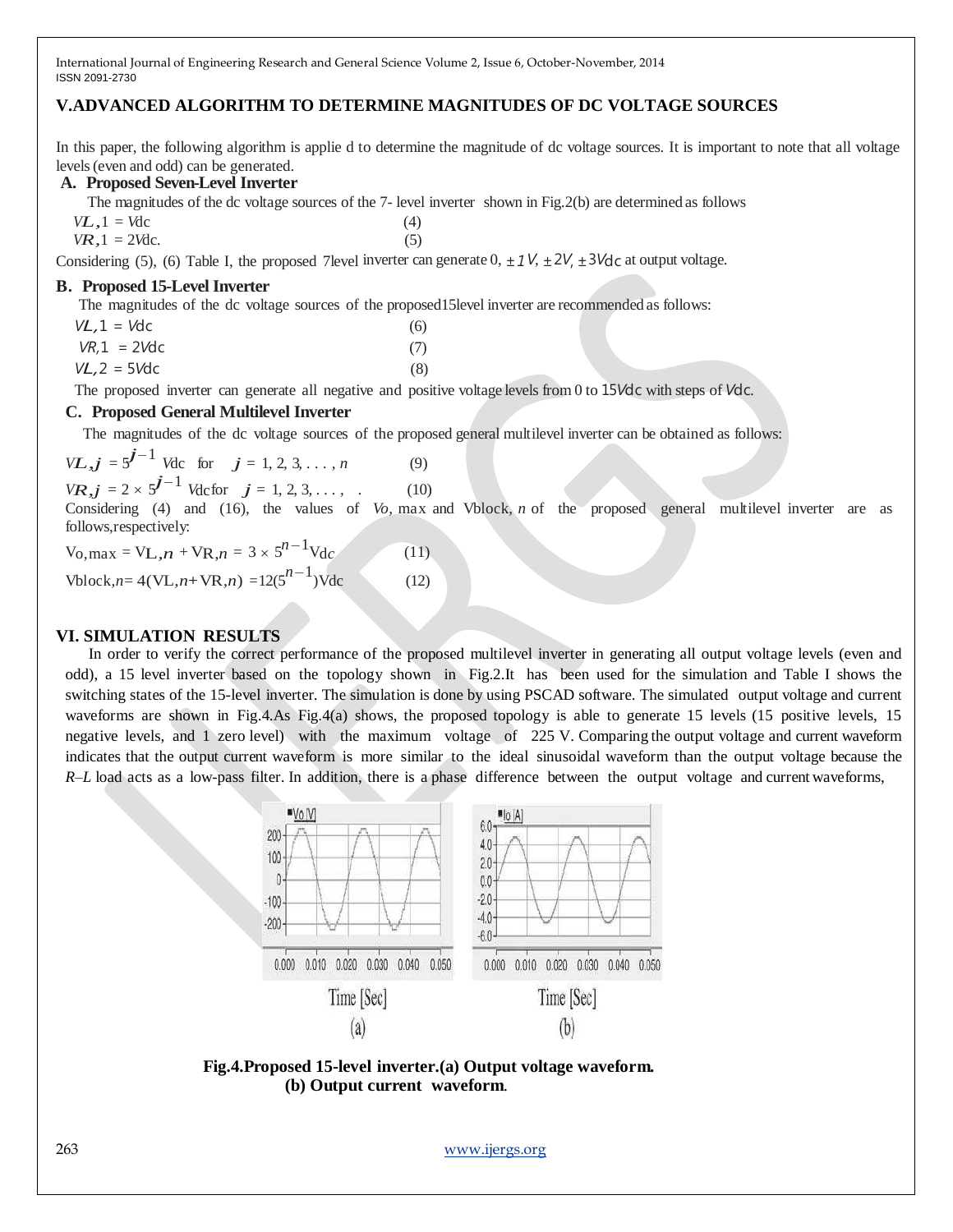which is caused by the inductive feature of the load. The total harmonic distortions of the output voltage and current are equal approximately below 3%,respectively.Considering the magnitude of the blocking voltage of the switches, the relations associated to the maximum voltage drop of the switches are well confirmed.Fig.5,6shows the simulation results of the implemented 15 level inverter.



 **Fig.6.Proof for THD Result**

264 [www.ijergs.org](http://www.ijergs.org/)